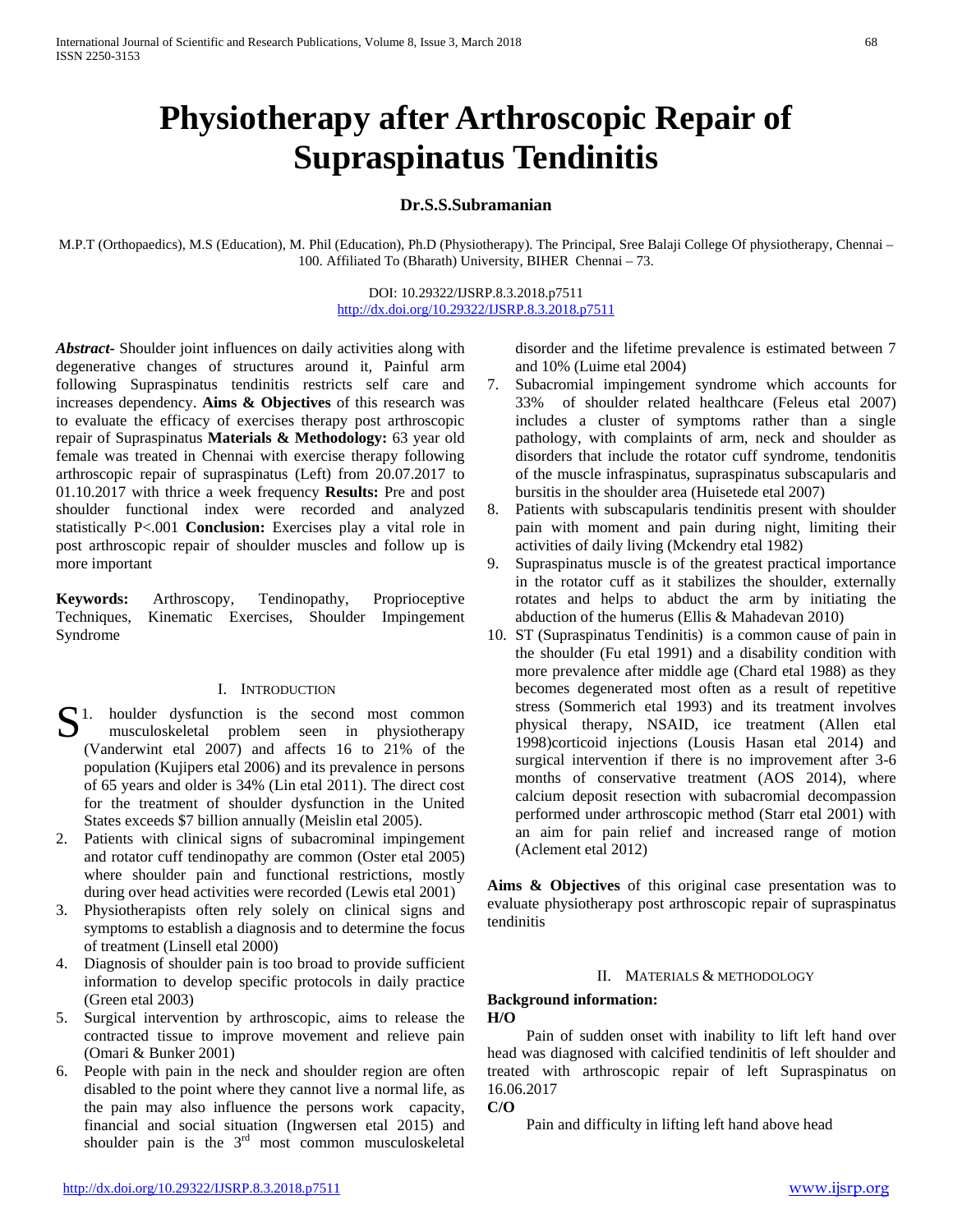Normotensive, non diabetic, vegetarian is attending the center since 20.06.2017 for further rehabilitation

# **O/E**

- $\triangleright$  Capsular tightness
- $\triangleright$  Anteverted scapula (Left)
- $\triangleright$  Mild wasting of deltoid, triceps
- $\triangleright$  Movements of left elbow, wrist and hand full
- $\triangleright$  Cervical spine has presented with obliterated cervical lordosis and movements less stronger and resisted from mid range
- $\triangleright$  Active ROM of left shoulder was with restricted medial and lateral rotation

Abduction  $0^0$ -15<sup>0</sup>  $-15^0$  Flexion 0<sup>0</sup>-30<sup>0</sup> , Lateral Rotation -  $0^0$ - $5^0$ 

# **Provisional Diagnosis:**

 Post operative left shoulder stiffness, weakness of shoulder and scapular muscles

# **Treatment Adopted Includes**

- $\triangleright$  Cervical, scapular and shoulder strengthening exercises
- $\triangleright$  Mobilization of left shoulder
- $\triangleright$  Open and closed kinematic exercises to left shoulder
- Irradiation hold relax technique using PNF
- $\triangleright$  Home programme with rubber bands, hand hold exercise ball

## III. RESULTS

# **Her present conditions as on 01.10.2017**

- $\triangleright$  Pain: has come down on active movements and for daily activities from VAS scale of 8 to 2
- $\triangleright$  ROM: With mild end range restrictions shoulder movements were full and pain free
- $\triangleright$  ADL: She has started using the left arm for daily activities such as cooking, dressing, toileting, bathing and other self care means.
- $\triangleright$  Motor Power of left deltoid, triceps, scapular muscles have adequately improved compared with uninjured side.

 The subject's pain threshold was good, with every session progression was explained, she was continuing home exercises along with therapy by the author, pre and post shoulder function index were recorded and analyzed

Table of Results of pre and post S.F index post arthroscopic repair of supraspinatus tendinitis with exercises using student't' test

| <b>Test</b>                    | Score |                                 | <b>SD</b> | CТ<br>درد |     |      | ГO.<br>∼ | sh          |
|--------------------------------|-------|---------------------------------|-----------|-----------|-----|------|----------|-------------|
| <b>Shoulder Function Index</b> | Pre   | $\overline{\phantom{a}}$<br>- - | Ω£<br>رے  |           | [3] | 3.08 | [4]      | 0 <b>01</b> |
|                                | Post  |                                 |           |           | ◡   |      | [6]      | m           |

## IV. DISCUSSION

 The key points for presenting this subject with rehabilitation of post operative supraspinatus repair were as below:

- a. Combine various exercise techniques such as open and closed kinematic exercises
- b. Use of physioball to strengthen muscles
- c. Adoption of Proprioceptive techniques to mobilize joints and to improve motor power
- d. Combined strengthening of cervical, shoulder scapular and elbow muscles to promote functional activities
- e. Encourage daily routines from cooking cutting vegetables, dressing, toileting etc as and when with recovery stage
	- 1. Patient should be treated conservatively prior to undergoing surgery as exercise therapy seemed to cause less costs than surgery (Brox etal 1993) and moderate evidence suggests equal effectiveness of physiotherapist led exercise and surgery (Haahr etal 2005)
	- 2. Bang and Deyle etal 2000 have with moderate evidence that manual therapy, home exercises regular rechecking, including adjacent joints in the treatment with significant improvement in pain and functional activities
	- 3. Dickens etal 2005 in a six months study among 85 subjects with shoulder impingement syndrome with (n=45) subjects were treated by physiotherapy including passive manual joint mobilization, home based strengthening exercises for rotator cuff, strapping, advice on posture, while 11 of these 45 subjects refused to under go surgery, where as control group (n=40) subjects who under went surgery with post surgery follow up of six months, subjects treated with physiotherapy had more functional improvements than those treated with surgery
	- 4. Brox etal 1993 among 1252 subjects with SIS were assigned in 3 groups, Group I were treated with subacromian decompression with arthroscopy followed by physiotherapy, 2nd ground had placebo with LASER (Control Group) therapy and the  $3<sup>rd</sup>$  group were treated with physiotherapy, shoulder functioning at 6 months were same among group I and III

5. Haahr etal 2005, using arthroscopic surgical subacrominal decompression among 84 patients versus treated conservatively in a 8 year follow up have recorded similar results on

houlder pain and disability score. Thus poderate to strong evidence that surgery is not nore effective than physiotherapist led exercises in the shoulder in a  $6$  months  $-8$  year follow up as supported by systematic review (MMuscPhty etal 2009)

6. Cheng etal 2011 have reported with level 4 evidence in a 2 year follow up among 309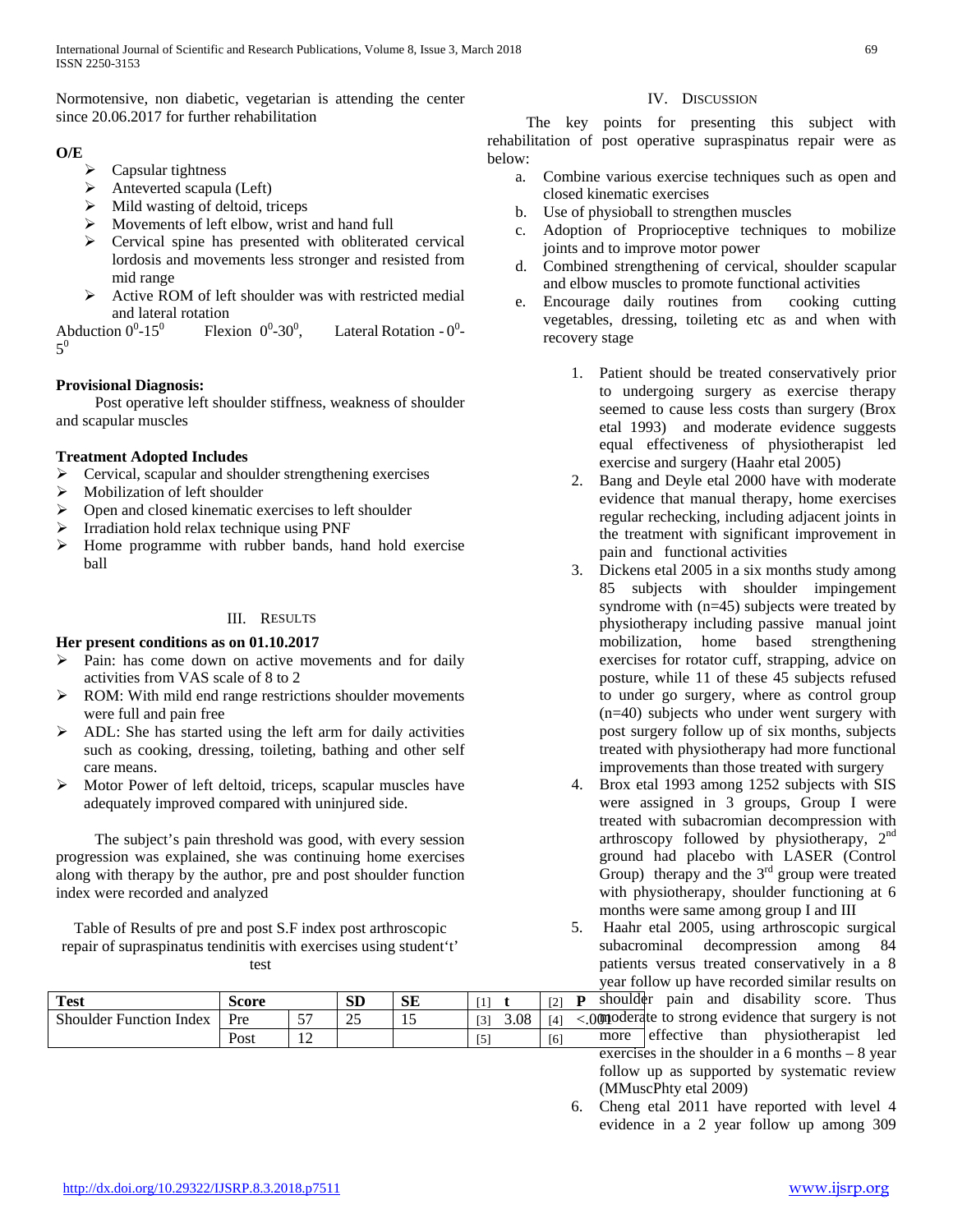patients post arthroscopic rotator cuff repair with health related quality of life using SF 36

- 7. In twenty sessions (10 weeks) of exercises combined with hydro collator application 90% of strength and movements of left shoulder was achieved
- 8. Pain tolerance and subjects exercise capacity also played a role for this early recovery

#### V. CONCLUSION

 Shoulder joint plays a vital role with daily functional activities, especially geriatric subject following injury, restoration of their abilities to be independent for their daily living, where physiotherapy using various techniques ensures early recovery as evidenced with scientific means in this study findings subject post arthroscopic repair, can be extended on larger sample size with follow up of longer duration.

#### **REFERENCES**

- [1] van der Windt DAM, Kuijpers T, Jellema P, van der Heijden GJMG, Bouter LM. Do psychological factors predict outcome in both low-back pain and shoulder pain? Annals of the Rheumatic Diseases. 2007;66:313–319.
- [2] Kuipers. Proton pump inhibitors and gastric neoplasia. www.gutjnl.com. Accepted for publication 9 May 2006
- [3] Lin FR, Ferrucci L. Hearing loss and falls among older adults in the United States. Arch Intern Med. 2011
- [4] Meislin RJ, Sperling JW, Stitik TP. Persistent shoulder pain: epidemiology, pathophysiology, and diagnosis. Am J Orthop. 2005;34(12 suppl):5–9.
- [5] Ostor AJ, Richards CA, Prevost AT, Speed CA, et al. Diagnosis and relation to general health of shoulder disorders presenting to primary care. Rheumatology (Oxford). 2005;44:800 – 805
- [6] Lewis JS, Green AS, Dekel S. The aetiology of subacromial impingement syndrome. Physiotherapy. 2001;87:458–469.
- [7] Linsell L, Dawson J, Zondervan K, Rose P, Randall T, Fitzpatrick R, Carr A. Prevalence and incidence of adults consulting for shoulder conditions in UK primary care; patterns of diagnosis and referral. Rheumatology. 2006;45:215–221.
- [8] Green SE, Buchbinder R, Hetrick S. Physiotherapy interventions for shoulder pain. The Cochrane Database of Systematic Reviews, Issue 2 Art No: CD004258 2003a.
- [9] Omari A, Bunker TD. Open surgical release for frozen shoulder: surgical findings and results of the release. J Shoulder Elbow Surg. 2001;10(4):353– 357.
- [10] Ingwersen, Robin Christensen, Lilli Sørensen , Hans RI Jørgensen, Steen Lund Jensen , Sten Rasmussen, Karen Søgaar and Birgit Juul-Kristensen. Progressive high-load strength training compared with general low-load exercises in patients with rotator cuff tendinopathy: study protocol for a randomised controlled trial Ingwersen et al. Trials (2015) 16:27. Biomed central, PP: 1-11.
- [11] Luime JJ, Hendriksen IJM, Burdorf A, Verhagen AP, Miedema HS, Verhaar JAN. Prevalence and incidence of shoulder pain in the general population; a systematic review. Scandinavian Journal of Rheumatology. 2004;33:73–81.
- [12] Feleus A, van Dalen T, Bierma-Zeinstra SMA, Bernsen RMD, Verhaar JAN, Koes BW, Miedema HS. Kinesiophobia in patients with nontraumatic arm, neck and shoulder complaints: a prospective cohort study in general practice. BMC Musculosceletal Disorders. 2007;8:117.
- [13] Huisstede BM, Miedema HS, Verhagen AP, Koes BW, Verhaar JA. Multidisciplinary consensus on the terminology and classification of

complaints of the arm, neck and/or shoulder. Occup Environ Med. 2007 May;64(5):313-9. Epub 2006 Oct 16.

- [14] McKendry RJR, Uhthoff HK, et al. : Calcifying tendinitis of the shoulder: prognostic value of clinical, histologic, and radiologic features in 57 surgically treated cases. J Rheumatol 80: 75-80, 1982.
- [15] Ellis, H., Mahadevan V. (2010). Clinical anatomy Applied anatomy for students and junior doctors (twelfth edition). Oxford: Wiley-Blackwell.
- [16] Fu F.H., Harner C.D., Klein A.H. (1991), Shoulder impingement syndrome: a critical review. Clin. Orthop.;269:162-73.
- [17] Chard M.D., Sattelle L.M., Hazlerman B.L. (1988). The long-term outcome of rotator cuff tendinitis – a review study. Br. J. Rheumatol 1988, 27:385- 389.
- [18] Sommerich C.M., McGlothlin J.D., Marras W.S. (1993), Occupational risk factors associated with soft tissue disorders of the shoulder: a review of recent investigations in the literature, Ergonomics 36:697-717.
- [19] Allen E. Fongemie, M.D., Daniel D. Buss, M.D., and Sharon J. Rolnick, Ph. D., (1998) Management of shoulder impingement syndrome and rotator cuff tears., Minneapolis, Minnesota., Am Fam Physician. 15;57(4):667-674
- [20] Louise Hasan, Aleisha Hill, Claire Maconochie. Supraspinatus tendinopathy. Site: http://supraspinatustendinopathy.synthasite.com/references.php (consulted on April 14, 2014).
- [21] AOS, Rotator cuff and shoulder conditioning program. http://orthoinfo.aaos.org/PDFs/Rehab\_Shoulder\_5.pdf (consulted on April 14, 2014).
- [22] Starr M, Kang H. Recognition and management of common forms tendinitis and bursitis. The Canadian Journal of CME. 2001; 155-163
- [23] Clement, Yuan X Nie and Julie M McBirnie. Management of degenerative rotator cuff tears: a review and treatment strategy. Clement et al. Sports Medicine, Arthroscopy, Rehabilitation, Therapy & Technology 2012, 4:48, PP:1-5.
- [24] Brox JI, Brevik JI, Ljunggren AE, Staff PH. Arthroscopic surgery compared with supervised exercises in patients with rotator cuff disease (stage II impingement syndrome). BMJ 1993; 307: 899–903.
- [25] Haahr JP, Ostergaard S, Dalsgaard J, Norup K, Frost P, Lausen S, et al. Exercise versus arthroscopic decompression in patients with subacromial impingement: a randomised, controlled study in 90 cases with a one year follow up. Ann Rheum Dis 2005; 64: 760–764.
- [26] Bang MD, Deyle GD. Comparison of supervised exercise with and without manual physical therapy for patients with shoulder impingement syndrome. J Orthop Sports Phys Ther 2000; 30: 126–137.
- [27] Dickens VA, Williams JL, Bahmra MS. Role of physiotherapy in the treatment of subacromial impingement syndrome: a prospective study. Physiotherapy 2005; 91: 159–164.
- [28] MMuscPhty, Ulrike G. Tautenhahn, MPhty(Manip), Rob A. de Bie, , J. Bart Staal, and Caroline H. G. Bastiaenen. Effects of Physiotherapy In Patients With Shoulder Impingement Syndrome: A Systematic Review Of The Literature. J Rehabil Med 2009; 41: 870–880
- [29] Cheng G, Saleh MN, Marcher C, Vasey S, Mayer B, Aivado M, Arning M, Stone NL, Bussel JB. Eltrombopag for management of chronic immune thrombocytopenia (RAISE): a 6-month, randomised, phase 3 study. Lancet. 2011 Jan 29;377(9763):393-402. doi: 10.1016/S0140-6736(10)60959-2. Epub 2010 Aug 23.

#### AUTHORS

**First Author** – Dr.S.S.Subramanian, M.P.T (Orthopaedics), M.S (Education), M. Phil (Education), Ph.D (Physiotherapy).

Principal, Sree Balaji College Of physiotherapy, Chennai – 100.

Affiliated To (Bharath) University, BIHER Chennai – 73.

Email Id: subramanian.sbcp@bharathuniv.ac.in,

ubramanian.podhigai1968@gmail.com , Phone: 99400 47137